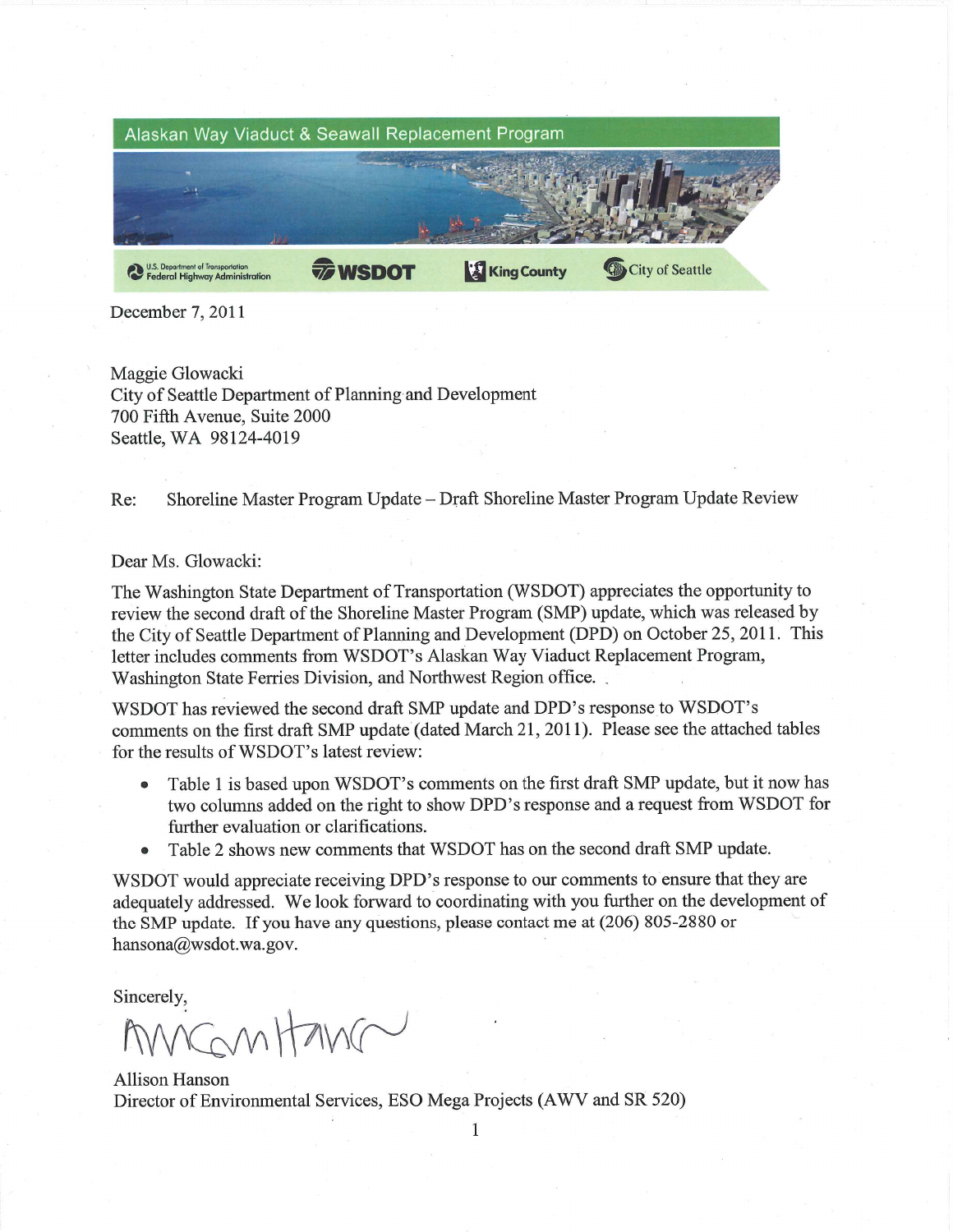Kimberly Farley, WSDOT  $cc$ : Kojo Fordjour, WSDOT/WSF Terry Drochak, WSDOT Heather Page, Anchor QEA, LLC

Attachments:

Comments on First Draft SMP Update and Request for Additional Evaluation or Table 1. Clarification

New Comments on the Second Draft SMP Update Table 2.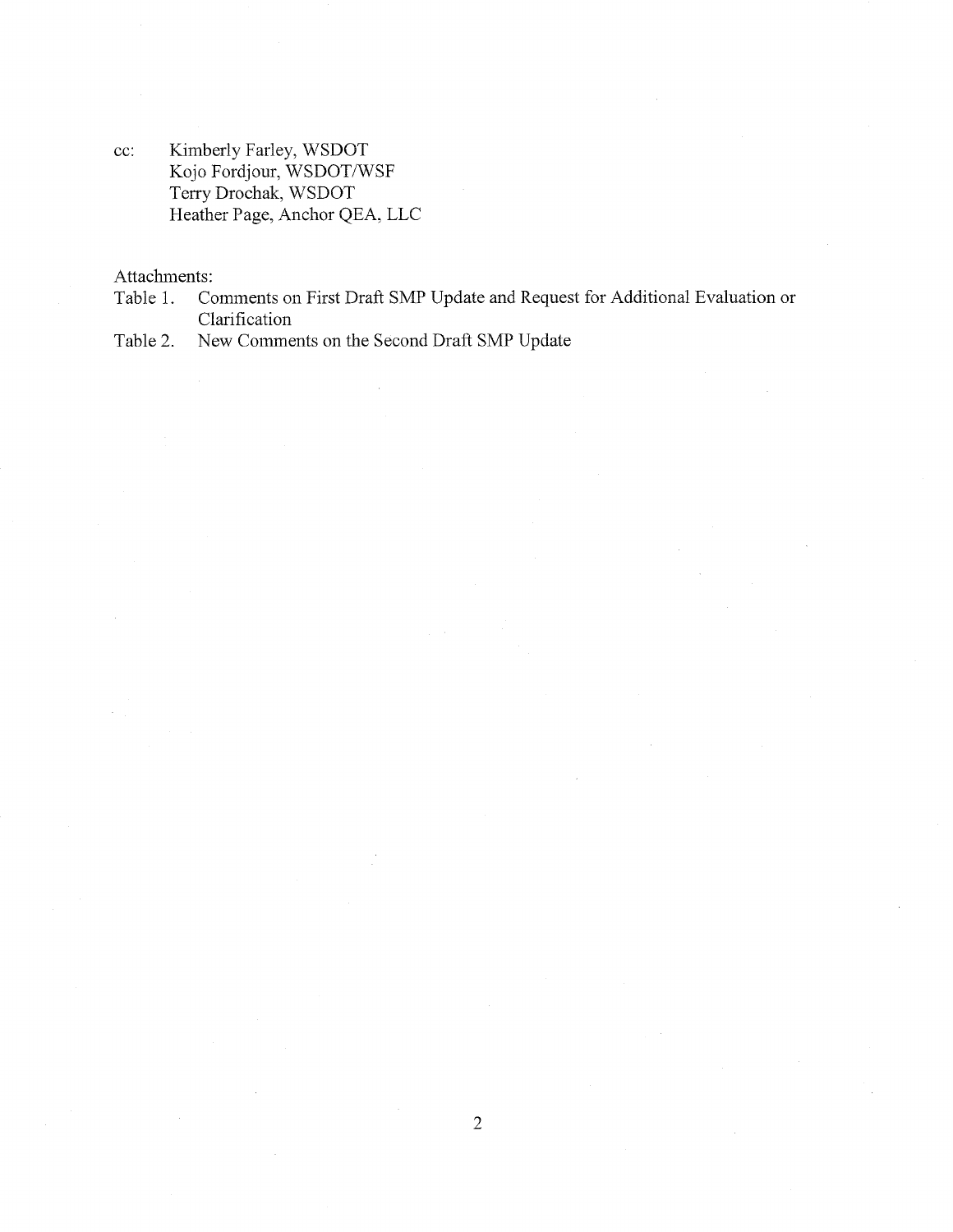## ATTACHMENTS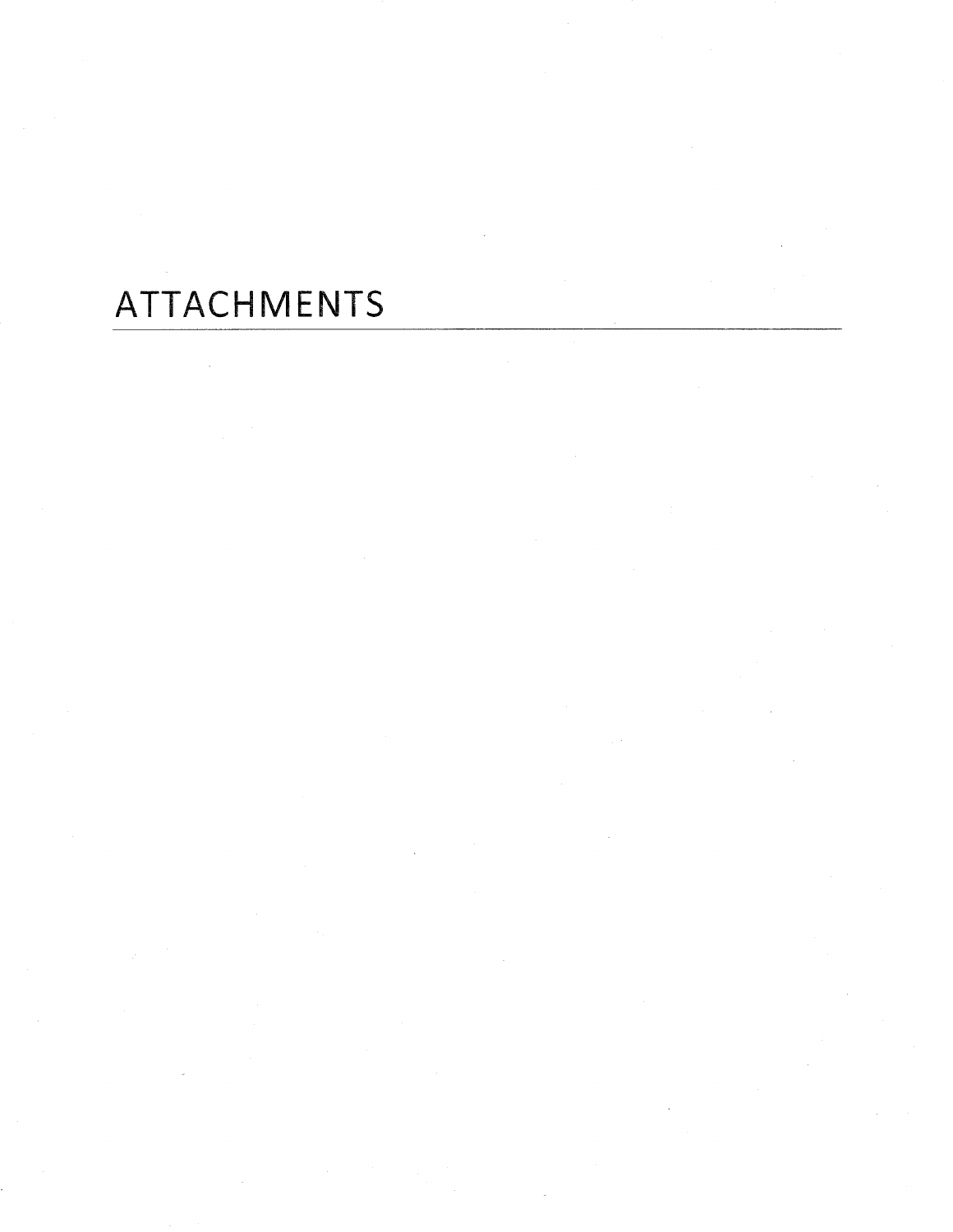## **Action City Response Additional Evaluation or Clarification Requested**

T's knowledge, the Department of Archaeology and Historic tion (DAHP) does not define "significance." DPD's response reference to "significance" as defined by the National criteria (36 CFR 63). However, archaeological "resources" ed differently under state law (see RCW 27.53). Please

this be clarified? To WSDOT's knowledge, Department of rhoods (DON) and the Washington State Department of Ecology) do not have staff that meets the SOI standards for ogy; however, DAHP does have staff that meets the SOI s. Is it the City's intent to have DAHP approve ogical reporting? The approval of archaeological reporting given by an individual who meets SOI Standards to ensure reporting is adequate, accurate, and follows accepted Please clarify.

this be clarified? Is DAHP going to clarify? What is the n to this?

P agree to review outside of the Section 106 or EO 05-05 Please describe how this is going to be resolved.

**POT response to City Response #16.** 

|              | <b>TABLE 1.</b><br>COMMENTS ON FEBRUARY 2011 DRAFT SMP UPDATE AND REQUEST FOR ADDITIONAL EVALUATION OR CLARIFICATION |                                                                                                                                                                                                                                                                                                                                                                                                                                                                                                                    |                                                                                                                                                                                                                        |                                                                                                                                                              |                                                                                                                      |
|--------------|----------------------------------------------------------------------------------------------------------------------|--------------------------------------------------------------------------------------------------------------------------------------------------------------------------------------------------------------------------------------------------------------------------------------------------------------------------------------------------------------------------------------------------------------------------------------------------------------------------------------------------------------------|------------------------------------------------------------------------------------------------------------------------------------------------------------------------------------------------------------------------|--------------------------------------------------------------------------------------------------------------------------------------------------------------|----------------------------------------------------------------------------------------------------------------------|
| Comment<br># | <b>Seattle Municipal</b><br>Code (SMC)<br>Section                                                                    | <b>Comments</b>                                                                                                                                                                                                                                                                                                                                                                                                                                                                                                    | Requested<br><b>Action</b>                                                                                                                                                                                             | <b>City Response</b>                                                                                                                                         |                                                                                                                      |
| 15           | 23.60.154.A                                                                                                          | SMC 23.60.154.A mentions archaeological<br>"significance." How is "significance" being<br>defined? Does this mean eligible for the National<br>Register of Historic Places?                                                                                                                                                                                                                                                                                                                                        | Please revise for more specificity. It is<br>important to have this clarified and tied to<br>pre-existing criteria of "significance" to<br>ensure consistency with existing federal and<br>state laws and regulations. | To clarify "as defined by the Washington State<br>Department of Archaeology and Historic Preservation'<br>after "significance" and before "shall" was added. | To WSDO<br>Preservat<br>may be in<br>Register c<br>are define<br>clarify.                                            |
| 16           | 23.60.154.B                                                                                                          | SMC 23.60.154.B states that the City is given<br>"approval" over archaeological reporting. WSDOT<br>understands that there is currently no individual<br>on City of Seattle staff that meets Secretary of<br>Interior (SOI) Standards for archaeology and is<br>qualified to review the technical document<br>adequately. How will the City of Seattle review a<br>technical document requiring SOI qualifications<br>without qualified individuals currently on City of<br>Seattle staff?                         | Please clarify how the archaeological<br>reporting will be reviewed and approved by<br>the City of Seattle.                                                                                                            | DPD is working with DON, Ecology and Washington<br>State Department of Archaeology and Historic<br>Preservation to clarify.                                  | How will t<br>Neighborl<br>Ecology (E<br>archaeolc<br>standards<br>archaeolc<br>must be g<br>that the r<br>practice. |
| 17           | 23.60.154.B                                                                                                          | SMC 23.60.154.B references "a site inspection and<br>a draft written report." This requirement does<br>not fit within the current structure of reporting<br>for archaeology. This is further confused by the<br>phrase "a final report that includes any<br>recommendations from affected tribes and the<br>State Office of Archaeology and Historic<br>Preservation." It is not clear what is being<br>required. In addition, such reports seldom include<br>the recommendations of tribes and other<br>agencies. | Please revise this section for clarity and<br>ensure consistency with existing federal and<br>state laws and regulations.                                                                                              | See response to comment #16.                                                                                                                                 | How will t<br>resolutior                                                                                             |
| 19           | 23.60.154.B                                                                                                          | SMC 23.60.154.B currently requires Department<br>of Archaeology and Historic Preservation/State<br>Historic Preservation Officer (DAHP/SHPO)<br>involvement, but it is not necessarily tied to<br>Section 106 of the National Historic Preservation<br>Act (NHPA) or Executive Order (EO) 05-05. Unless<br>this is tied to Section 106 of the NHPA or<br>Executive Order 05-05, DAHP/SHPO is not likely to<br>provide comment, as it is outside of their purview<br>as an agency.                                  | Please revise this section for clarity and<br>ensure that the process is consistent with<br>existing federal and state laws and<br>regulations.                                                                        | See response to comment #16.                                                                                                                                 | Will DAHI<br>process?                                                                                                |
| 20           | 23.60.154.B                                                                                                          | Given that "the Director" is likely to not meet SOI<br>standards for archaeology, this section should be<br>more specific as to how the permit will be<br>conditioned.                                                                                                                                                                                                                                                                                                                                             | Please revise for clarity.                                                                                                                                                                                             | See response to comment #16.                                                                                                                                 | See WSD                                                                                                              |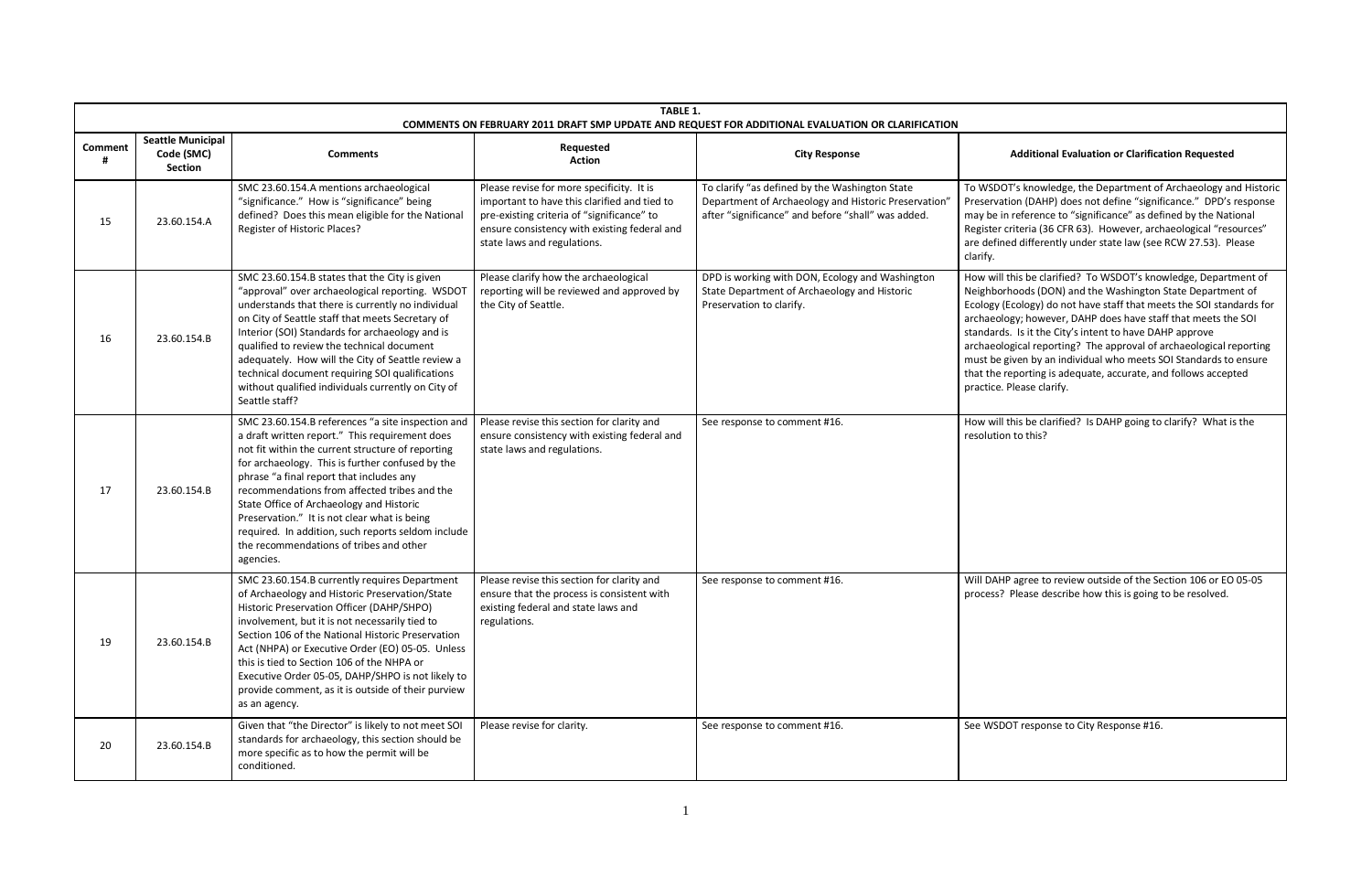**Action City Response Additional Evaluation or Clarification Requested**

OT response to City Response #17.

OOT response to City Response #15.

OT response to City Response #15.

OOT response to City Response #15.

this be clarified? Will DAHP clarify? What is the resolution mment?

this be clarified? Will DAHP clarify? What is the resolution mment?

onse is not adequate. DPD should establish policy to allow n-kind, off-site-off-kind, and fee in lieu mitigation for l overwater coverage for water-dependent uses. ton State Ferries (WSF) does not have any other overwater s that can be removed to offset increase in overwater at Colman dock or Fauntleroy Ferry Terminal in West The proposed Colman dock project will remove more than eosote-treated timber piles, which would improve the water I the area. To find an equivalent amount of overwater to remove will be expensive and probably will require hation of private property. Even if overwater structure could , it might not be available within City of Seattle jurisdiction. Puget Sound Partnership action plan can help identify bitat enhancement projects or water quality improvement

|              |                                                   |                                                                                                                                                                                                                                                                                                                                                                                                                                                                                                                                                                                                | TABLE 1.<br>COMMENTS ON FEBRUARY 2011 DRAFT SMP UPDATE AND REQUEST FOR ADDITIONAL EVALUATION OR CLARIFICATION                                                                       |                                                                                                                                                                                                                                                  |                                                                                                                                                                                                |
|--------------|---------------------------------------------------|------------------------------------------------------------------------------------------------------------------------------------------------------------------------------------------------------------------------------------------------------------------------------------------------------------------------------------------------------------------------------------------------------------------------------------------------------------------------------------------------------------------------------------------------------------------------------------------------|-------------------------------------------------------------------------------------------------------------------------------------------------------------------------------------|--------------------------------------------------------------------------------------------------------------------------------------------------------------------------------------------------------------------------------------------------|------------------------------------------------------------------------------------------------------------------------------------------------------------------------------------------------|
| Comment<br># | <b>Seattle Municipal</b><br>Code (SMC)<br>Section | <b>Comments</b>                                                                                                                                                                                                                                                                                                                                                                                                                                                                                                                                                                                | Requested<br><b>Action</b>                                                                                                                                                          | <b>City Response</b>                                                                                                                                                                                                                             |                                                                                                                                                                                                |
| 21           | 23.60.154.C                                       | 23.60.154.C references "a site inspection and a<br>draft written report." This requirement does not<br>fit within the current structure of reporting for<br>archaeology.                                                                                                                                                                                                                                                                                                                                                                                                                       | Please revise this section for clarity and<br>ensure consistency with existing federal and<br>state laws and regulations.                                                           | See response to comment #16.                                                                                                                                                                                                                     | See WSD                                                                                                                                                                                        |
| 22           | 23.60.154.C                                       | 23.60.154.C references "all possible valuable<br>archaeological data." This language is not clear<br>and can include a large range of possibilities.                                                                                                                                                                                                                                                                                                                                                                                                                                           | In order to ensure consistency with existing<br>laws and regulations, please revise text to use<br>pre-existing criteria of significance as<br>required by Section 106 of the NHPA. | See response to comment #16.                                                                                                                                                                                                                     | See WSD                                                                                                                                                                                        |
| 23           | 23.60.154.C                                       | 23.60.154.C references "how to handle the data<br>properly." This language is not clear.                                                                                                                                                                                                                                                                                                                                                                                                                                                                                                       | In order to ensure consistency with existing<br>laws and regulations, please revise text to use<br>pre-existing criteria of significance as<br>required by Section 106 of the NHPA. | See response to comment #16.                                                                                                                                                                                                                     | See WSD                                                                                                                                                                                        |
| 24           | 23.60.154.D                                       | 23.60.154.D references "identified historical or<br>archaeological resources" and needs to be<br>clarified. It is not just that these are present, but<br>that they are significant.                                                                                                                                                                                                                                                                                                                                                                                                           | In order to ensure consistency with existing<br>laws and regulations, please revise text to use<br>pre-existing criteria of significance as<br>required by Section 106 of the NHPA. | See response to comment #16.                                                                                                                                                                                                                     | See WSD                                                                                                                                                                                        |
| 25           | 23.60.154.D                                       | SMC 23.60.154.D states "maximum protection,"<br>which is vague and not consistent with federal<br>and state regulations. For archaeology, data<br>recovery rather than preservation in place may be<br>the most appropriate treatment, and this is not<br>necessarily captured by a phrase like "maximum<br>protection."                                                                                                                                                                                                                                                                       | Please clarify to stress that the characteristics<br>that make the resource significant should not<br>be altered.                                                                   | See response to comment #16.                                                                                                                                                                                                                     | How will t<br>to this cor                                                                                                                                                                      |
| 26           | 23.60.154.E                                       | SMC 23.60.154.E states: "retrieve or preserve<br>artifacts or data." Is the intention to "preserve in<br>place" or "curate?"                                                                                                                                                                                                                                                                                                                                                                                                                                                                   | Suggest revising for clarity.                                                                                                                                                       | See response to comment #16.                                                                                                                                                                                                                     | How will t<br>to this cor                                                                                                                                                                      |
| 30           | 23.60.162.C.4.c                                   | This section states that loading zones are allowed<br>to be located over water on existing structures if<br>the applicant demonstrates that there would be<br>no increase in overwater coverage. This will make<br>it difficult to improve capacity at Colman Dock.<br>Since Colman Dock is a water-dependent essential<br>public facility (highway of statewide significance),<br>Washington State Ferries proposes that this<br>provision be struck out, or allow increased<br>overwater coverage with mitigation. The<br>condition also contradicts 23.60.162.C.4.a and<br>23.60.162.C.4.b. | Recommend deleting 23.60.162.C.4.c.                                                                                                                                                 | Do not see the conflict with other provisions. An<br>increase in overwater is allowed for water-dependent<br>uses. And this provision allows for additional<br>overwater coverage if the equivalent amount of over<br>water coverage is removed. | DPD resp<br>off-site-in<br>expanded<br>Washingt<br>structures<br>coverage<br>Seattle. T<br>2,000 cre<br>quality in<br>structure<br>condemn<br>be found,<br>Using the<br>other hab<br>projects. |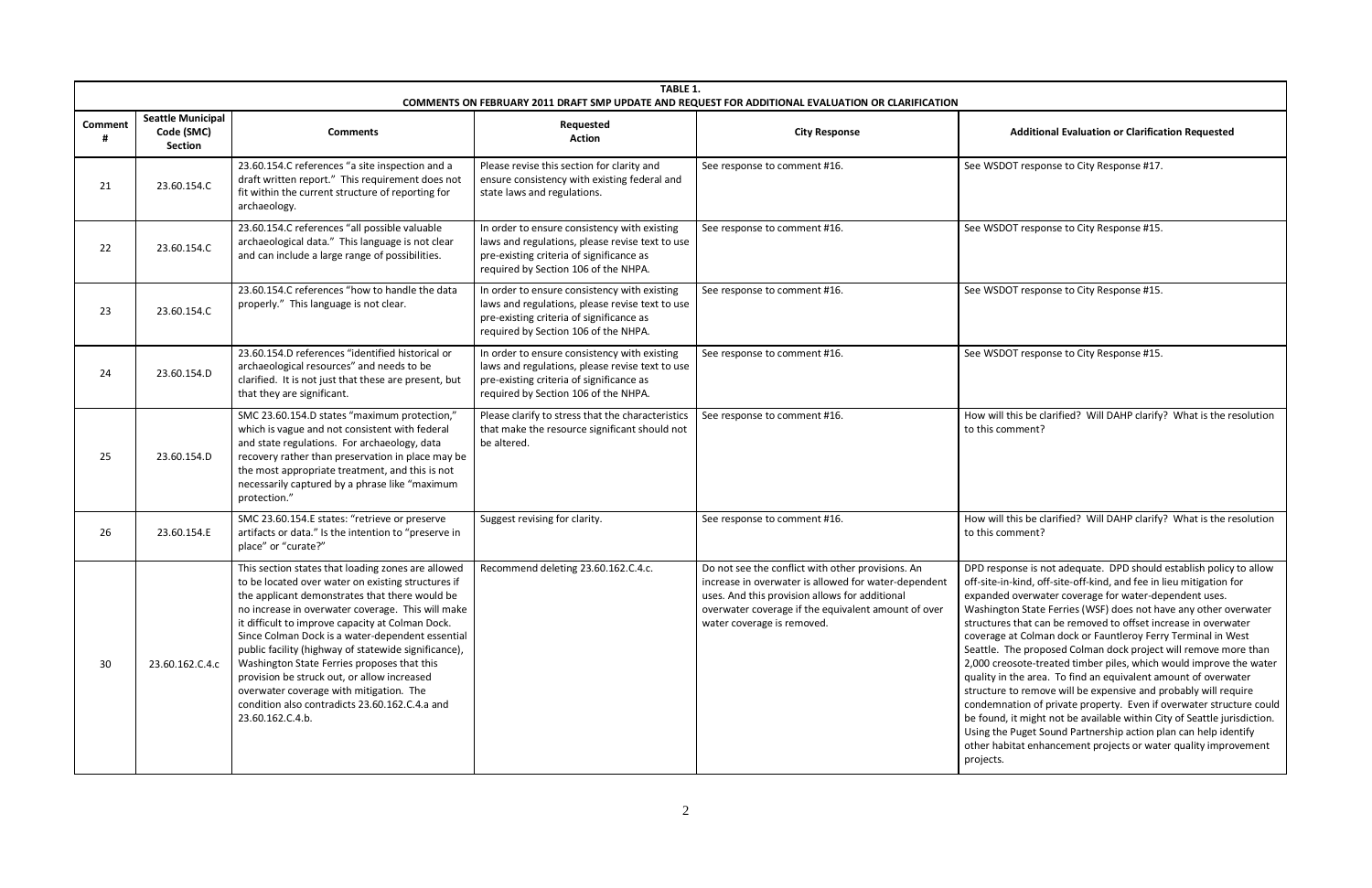## **Action City Response Additional Evaluation or Clarification Requested**

|                     | TABLE 1.<br>COMMENTS ON FEBRUARY 2011 DRAFT SMP UPDATE AND REQUEST FOR ADDITIONAL EVALUATION OR CLARIFICATION |                                                                                                                                                                                                                                                                                                                                                                                                                                                                                                                                                                                                                                                                                                   |                                                                                                                   |                                                                                                                                |                                       |
|---------------------|---------------------------------------------------------------------------------------------------------------|---------------------------------------------------------------------------------------------------------------------------------------------------------------------------------------------------------------------------------------------------------------------------------------------------------------------------------------------------------------------------------------------------------------------------------------------------------------------------------------------------------------------------------------------------------------------------------------------------------------------------------------------------------------------------------------------------|-------------------------------------------------------------------------------------------------------------------|--------------------------------------------------------------------------------------------------------------------------------|---------------------------------------|
| <b>Comment</b><br># | <b>Seattle Municipal</b><br>Code (SMC)<br>Section                                                             | <b>Comments</b>                                                                                                                                                                                                                                                                                                                                                                                                                                                                                                                                                                                                                                                                                   | Requested<br><b>Action</b>                                                                                        | <b>City Response</b>                                                                                                           |                                       |
| 31                  | 23.60.212.B.2                                                                                                 | The WSDOT Alaskan Way Viaduct and Seawall<br>Replacement Program proposes to expand a<br>section of the eastern side of Alaskan Way S.<br>within the Shoreline District approximately 10<br>feet to the east to accommodate ferry traffic<br>during construction. It is likely the temporary<br>roadway widening will be returned to the pre-<br>project condition following construction;<br>however, in coordination with the City of Seattle,<br>the temporary roadway widening may remain in<br>effect to support the City of Seattle Central<br>Waterfront construction and likely exceed the 4-<br>year timeframe described in this section. What is<br>the rationale for the 4-year limit? | Consider adding language that will allow<br>extension of the temporary relocation or<br>expansion beyond 4 years. | Additional language added to this section to allow an<br>additional 2 years if the re-location is accommodating<br>2 projects. | Why limit<br>allow addi<br>consistend |

t this extension to an additional 2 years. Why not, instead, allow additional time as needed if the project can demonstrate consistency with the intent of the SMP?